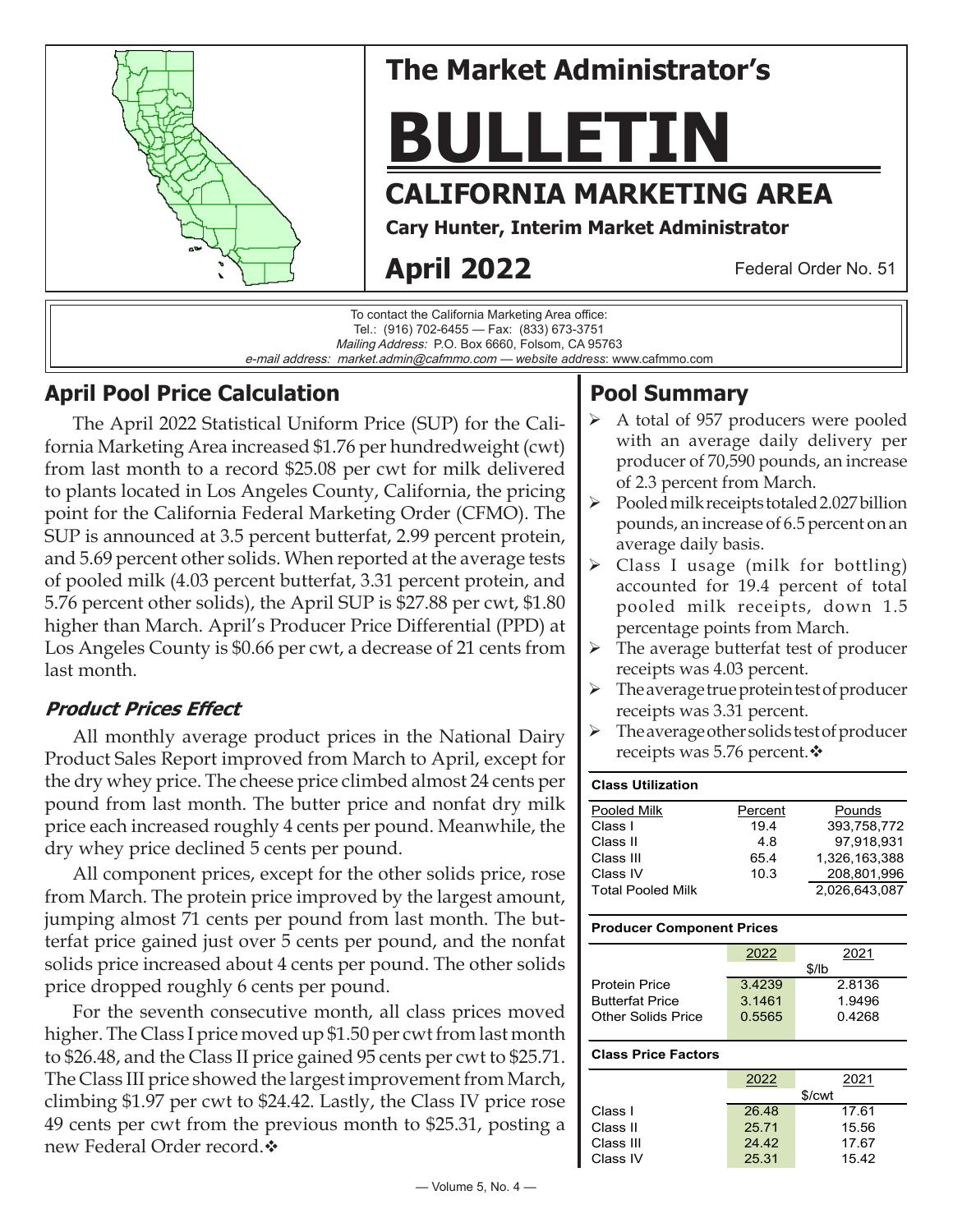## **Price Summary and Outlook**

### **Prices Exceed Expectations**

The October 2021 *Bulletin* predicted restrained price appreciation in Q1 2022, estimating the Federal Order (FO) 51 Statistical Uniform Price (SUP) at standard tests to average \$19.08 per hundredweight (cwt). The November 2021 *World Agricultural Supply and Demand Estimates (*WASDE*)* expected similar movement, forecasting a \$20.25 per cwt all-milk price in 2022. Since then, dairy markets and the general economy shifted dramatically and prices—dairy and otherwise—increased substantially. The Q1 2022 SUP averaged \$22.18 per cwt, surpassing the October estimate by \$3.10. The May 2022 WASDE predicts a 2022 all-milk price of \$25.75 per cwt, exceeding the November 2021 estimate by \$5.50.

While dairy prices exceeded expectations, so did prices for feed and other inputs. According to the USDA's *Agricultural Prices* report, Q1 2022 prices for corn, alfalfa, and soybeans significantly exceeded their year prior levels: corn increased by 31 percent to an average of \$6.08 per bushel; alfalfa rose by 25 percent to \$215.33 per ton; and soybeans moved upwards by 17 percent to \$14.37 per bushel. Prices for diesel fuel have also increased substantially; data from the U.S. Energy Information Administration (USEIA) reveal that in Q1 2022 the simple average California #2 diesel price increased more than 45 percent from last year to \$5.32 per gallon. Current market indicators, as well as futures markets, suggest that milk and input prices will continue to apprecifutures average \$23.76 and Class IV futures average \$24.03. The FO 51 SUP is expected to average \$24.55 per cwt in the rest of 2022 and \$21.71 in Q1 2023. The WASDE projects similar trends, expecting the all-milk price to decline by \$2.20 from 2022 to \$23.55 per cwt in 2023.

### *Cost Factors*

The current high prices signal some optimism in dairy markets, but expectations for feed and fuel prices remain lofty. Figure 2 illustrates price predictions for corn<sup>1</sup>, soybeans<sup>1</sup>, and diesel fuel<sup>2</sup>. CME corn futures peak in July above \$7.81 per bushel and remain above \$7.40 through April 2023. Soybean futures also indicate a high in July (\$16.63 per bushel), but depict a more pronounced decline in Q1 2023, likely falling below 2022 levels by April. The USEIA predicts the U.S. on-highway diesel fuel price to peak at \$5.61 per gallon in May and average \$4.82 per gallon from May to December 2022. Should decreases in milk prices coincide with yet higher feed and energy costs, dairy farmers' margins could tighten. Higher input costs could also affect milk output.

### *Milk Production*

U. S. milk production declined 1 percent yearover-year for the first four months of 2022 according

ate in the near term before declining in the second half of 2022.

### **Outlook**

April's SUP marks the eighth consecutive monthly increase in the FO 51 SUP. Recent *Chicago Mercantile*  Exchange (CME) futures<sup>1</sup> suggest that dairy prices may be reaching their peak as they list gradual declines in Class III after May and Class IV after April. As illustrated in Figure 1, prices may remain above \$20.00 per cwt despite the gradual decreases. For the remainder of 2022, Class III



<sup>1</sup> Class III, Class IV, corn, and soybean prices are sourced from *Chicago Mercantile Exchange* futures settled on May 18, 2022. 2 Diesel price projections come from the U.S. Energy Information Administration.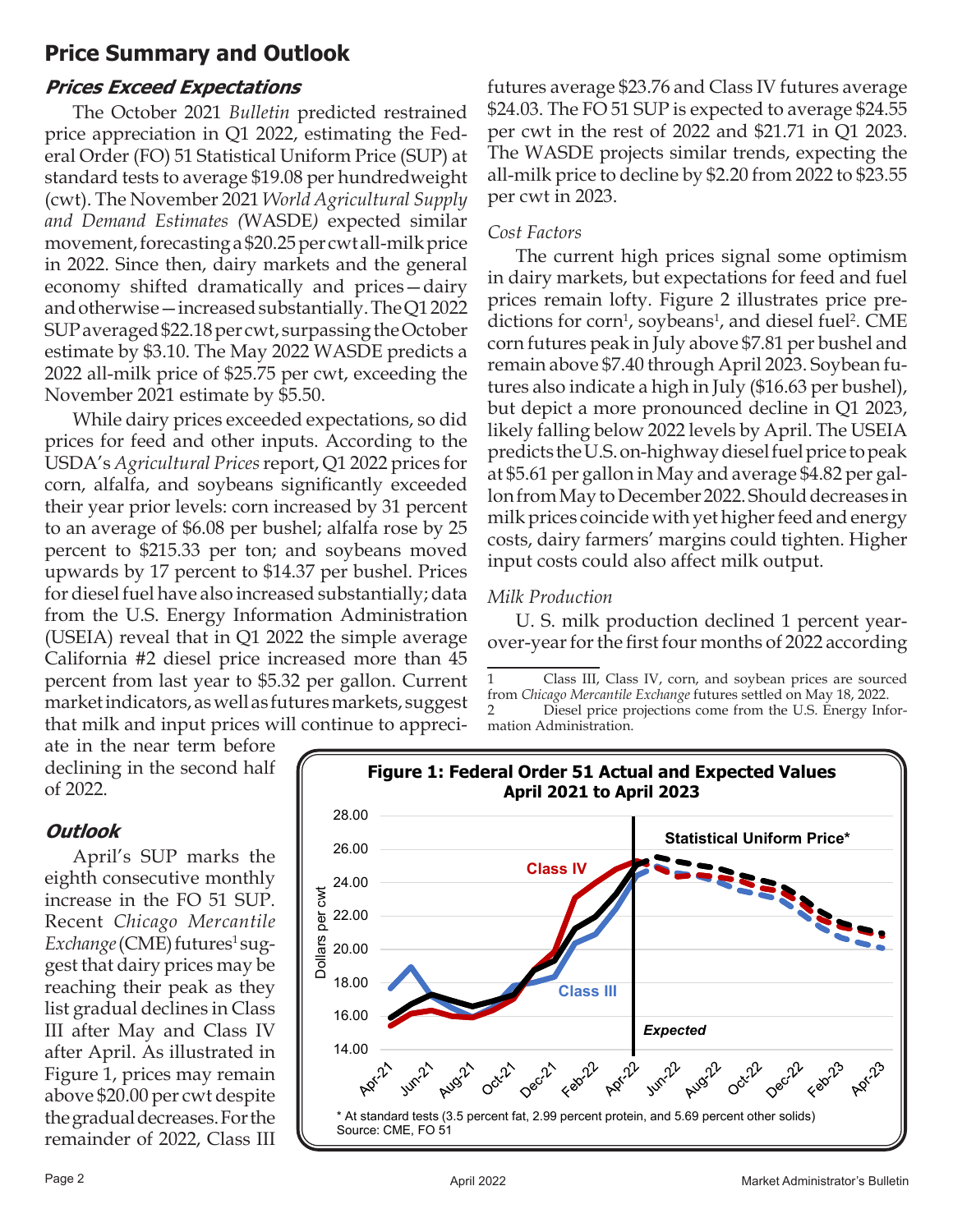to the National Agricultural Statistics Service in its *Milk Production* report. While milk per cow was down 8 pounds year-over-year for the period, the decline was largely driven by a reduction in the number of milk cows; the national herd was down 98,000 head yearover-year in April 2022. Despite the decline, the recent *Livestock, Dairy, and Poultry Outlook* (LDP) published by the USDA Economic Research Service (ERS) raised its forecast for 2022 milk output to 226.7 billion pounds, influenced by expectations on cow numbers. ERS projects the national dairy herd to increase

into Q3 2022 and stabilize in the fourth quarter.

The United States is not the only country observing yield declines from last year's levels. The USDA Foreign Agricultural Service (FAS) forecasts 2022 production lower in major dairy-producing countries. FAS projects a more than 4 percent decline in Australian milk output for the year and a one percent decline in New Zealand output. First quarter 2022 production in New Zealand dropped 6 percent yearover-year, representing the lowest first quarter yield since 2013. Dry conditions in some areas, high input costs, a smaller dairy herd, and a tight labor supply could continue to put downward pressure on Oceania production for the remainder of the year. FAS also notes a declining cow herd in the European Union (EU). If efficiency gains do not offset the declines, EU milk output could fall in 2022.

#### *Exports*

Signs of slumping milk production in major dairy exporting countries allude to significant opportunities to ship U.S dairy products abroad. USDA's *Outlook for U.S. Agricultural Trade* forecasts dairy exports of \$7.8 billion in FY 2022, citing high prices. The LDP expects higher exports of cheese and butter in 2022 than in 2021 as U.S. dairy is competitively priced; however, the LDP projects decreases in 2023.Examining GDP growth in major overseas markets reveals some insight into economic conditions for U.S. dairy exports. The International Monetary Fund (IMF) predicts 2022 GDP growth of 4.4 percent in China, 3.9 percent in Canada, 2.4 percent in Japan, 2.5 percent



in South Korea, and 2.0 percent in Mexico. Despite the gains in GDP, rapid increases in consumer prices could weigh on foreign consumption, particularly in less developed economies where dairy demand displays higher price sensitivity.

### *Domestic Situation*

Although inflationary trends and global military conflicts pose substantial uncertainty, current macroeconomic indicators provide some insight into the state of the 2022 U.S. economy. According to the Bureau of Labor Statistics (BLS), the April 2022 Consumer Price Index (CPI) exceeded 2021's levels by 8.3 percent. The CPI for dairy increased by 9.1 percent over the same period. BLS also reports that real average hourly earnings (earnings adjusted for changes in consumer prices) fell by 2.6 percent from the year prior in April 2022. These metrics imply that consumers may look for ways to trim their spending which could affect retail and food service dairy purchases. On the other hand, BLS reports the April 2022 unemployment rate at 3.6 percent which is below that of every month in 2021. Also illustrating signs of economic strength, the IMF projects U.S. GDP to increase by 3.7 percent in 2022—below 2021's rate, but above the IMF's predictions for world GDP (3.6 percent). These indicators together reveal a largely unclear domestic economic outlook. Despite the uncertainty, the 2022 price projections would represent a significant improvement from 2021. If realized, the \$25.75 estimated all-milk price would be more than \$7.00 above that of 2021. $\div$